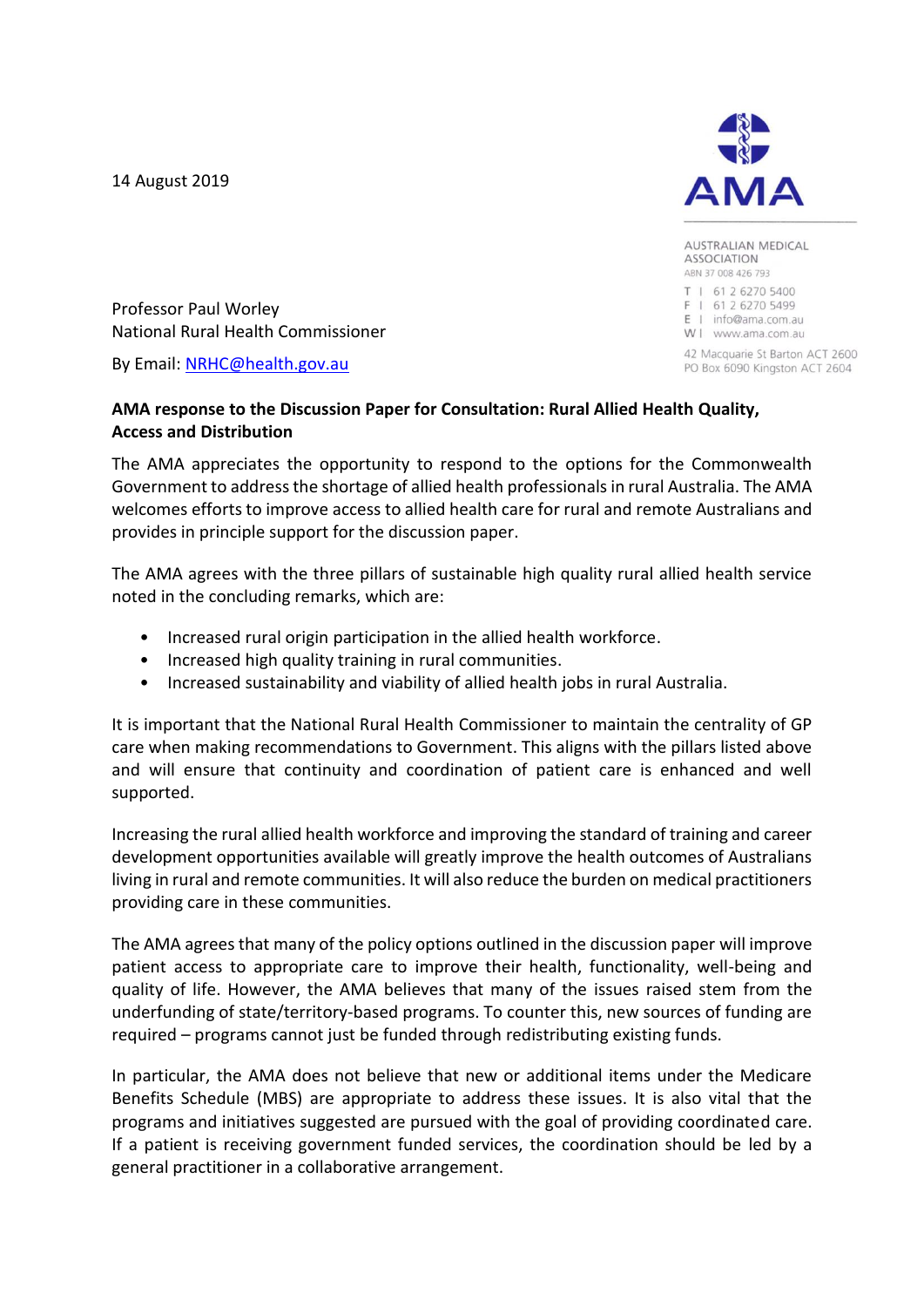The AMA has chosen to respond to specific policy area suggestions. Where there is no specific answer it is because this should be determined by organisations representing allied health professionals.

### **Response to Policy Area suggestions:**

## Rural allied health policy, leadership and quality and safety

The AMA agrees that leadership is fundamental to the success of any efforts to improve and reform the health workforce. However, the AMA is not clear what benefit a Commonwealth Chief Allied Health Officer position would add. It is important that if this position is established, that the primary objective of the Officer is the improvement of health outcomes for all Australians. The Officer must work within clearly defined parameters and collaboratively with existing structures, in particular the Chief Medical Officer, and aim to increase the rural allied health workforce.

The AMA is unclear how a rural allied health college would benefit rural communities. The cost of establishing such an entity, the added bureaucratic burden it could add to allied health professionals seeking to work rurally, and the potential to cause divisions within the workforce are significant risks. The AMA recommends that the cost of establishing a college be directed to incentives and supports for rural allied health professionals.

The AMA agrees that data driven improvement is important and would like to see an allied health workforce dataset. As an allied health dataset is intended to be a significant part of the National Primary Health Care Data Asset, the AMA advises that the National Rural Health Commissioner discuss this with the Australian Institute of Health and Welfare who are developing the plan. This would ensure that any investment does not overlap with work already underway.

### Opportunities for rural origin and Indigenous students

The AMA supports the objective to train and recruit more rural origin and Indigenous students to the rural allied health workforce. This strategy has been demonstrated as successful in medicine.

While there are challenges, in particular the lack of programs at regional universities, it is important that the standard of education and training received is not lowered to facilitate more rural origin or Indigenous students being educated and trained outside of metropolitan areas. The AMA has no objection to quotas for rural origin or Indigenous students provided they are not exorbitant and are evaluated to ensure they are delivering the desired outcomes.

The AMA supports any efforts to increase the Indigenous allied health workforce. The AMA strongly believes that Aboriginal and Torres Strait Islander people have a leading role in identifying and responding to the nature and challenges of Aboriginal and Torres Strait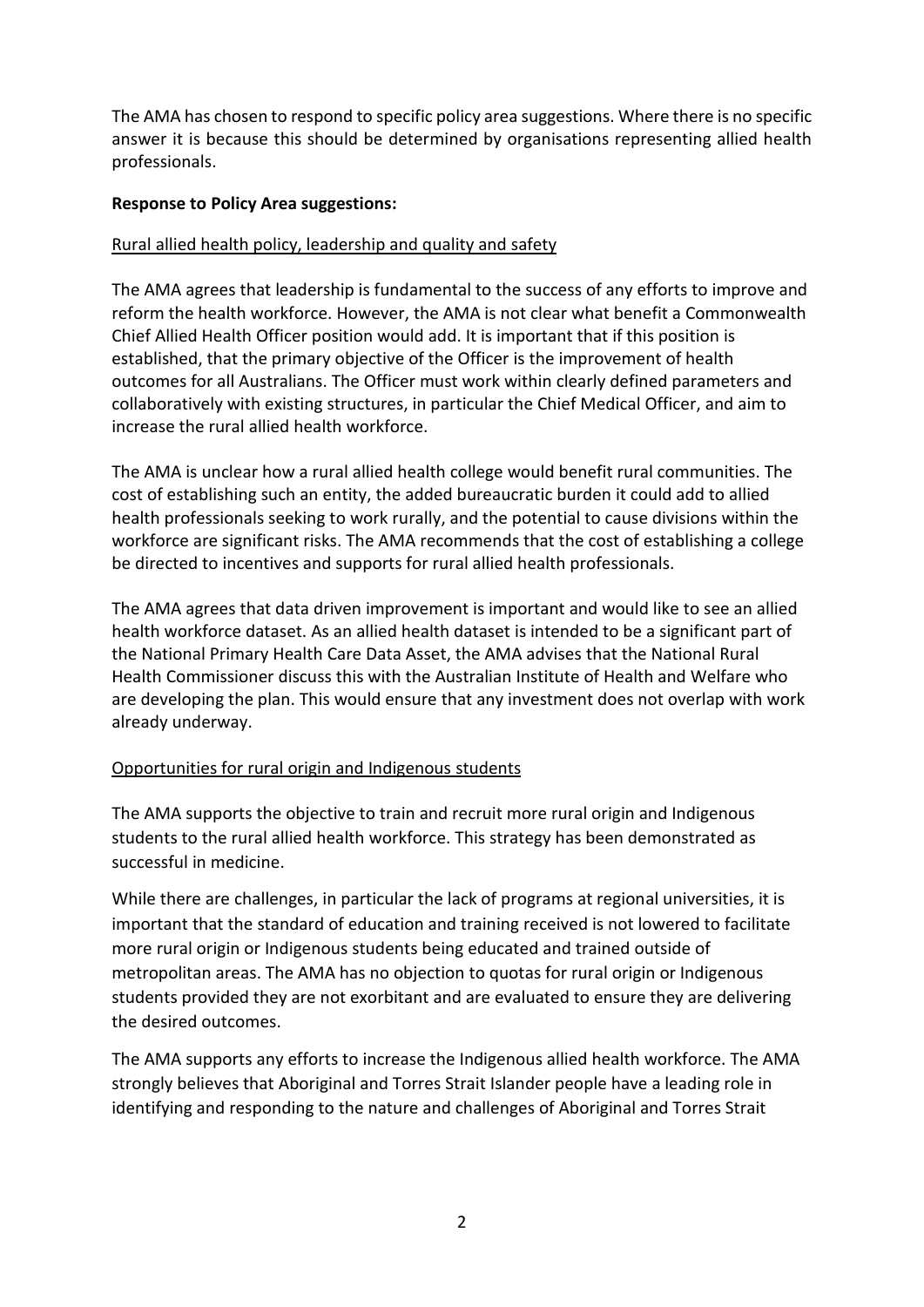Islander health, and that Indigenous health services should be increasingly provided by Aboriginal and Torres Strait Islander people.<sup>1</sup>

It is important that if a scholarship scheme is pursued that it does not include any bonding or mandated return of service as in the Bonded Medical Places (BMP) scheme. The BMP has not been demonstrated to have any positive impact and there is significant anecdotal evidence to suggest that it has had the opposite impact on medical graduates in terms of developing the rural medical workforce.

### Structured rural training and career pathways (MMM2-7)

Provided that all training posts are accredited, the AMA supports the development of rural training opportunities and the development of post graduate training to ensure that rural communities have access to health providers with the skills and experience required.

However, the AMA is not clear on what an "Allied Health Rural Generalist" is. There is reference to "additional skills required" without detailing exactly what they are. The Collingrove Agreement details the scope and purpose for medical practitioners to be recognised as Rural Generalists. The AMA would like to see a similar agreement or set of principles to define the scope and purpose for allied health rural generalists.

The AMA notes that James Cook University offers an allied health rural generalist program and that Queensland Health has an Allied Health Rural Generalist Pathway. The AMA suggests that the James Cook University program should be evaluated and could form the basis for further curricula development. The development of any program to promote allied health rural generalists must demonstrate that the additional skills are relevant and contributing positively to rural communities, and that it is encouraging more allied health professionals to practice rurally. The Queensland Health Pathway could form the basis for this if it is determined to be delivering its goals.

In terms of recognising additional skills, the AMA is very clear that only medical practitioners have the training and expertise to perform certain tasks. Where an allied health rural generalist provides services within their scope of practice and with appropriate credentialing to provide the additional skills, the AMA has no objection. However, we would like to see this proposal more thoroughly detailed before additional comments can be submitted and a governance model is considered.

The AMA supports end-to-end immersion training opportunities and further rural immersion programs for allied health students. The expansion of existing programs and introduction of new programs must be achieved while ensuring that students have positive experiences. Students who have negative exposure during rural placements will not return to work rurally. Their programs must be adequately funded and resourced.

<sup>&</sup>lt;sup>1</sup> AMA Position Statement Aboriginal and Torres Strait Islander Health - revised 2015. <https://ama.com.au/position-statement/aboriginal-and-torres-strait-islander-health-revised-2015>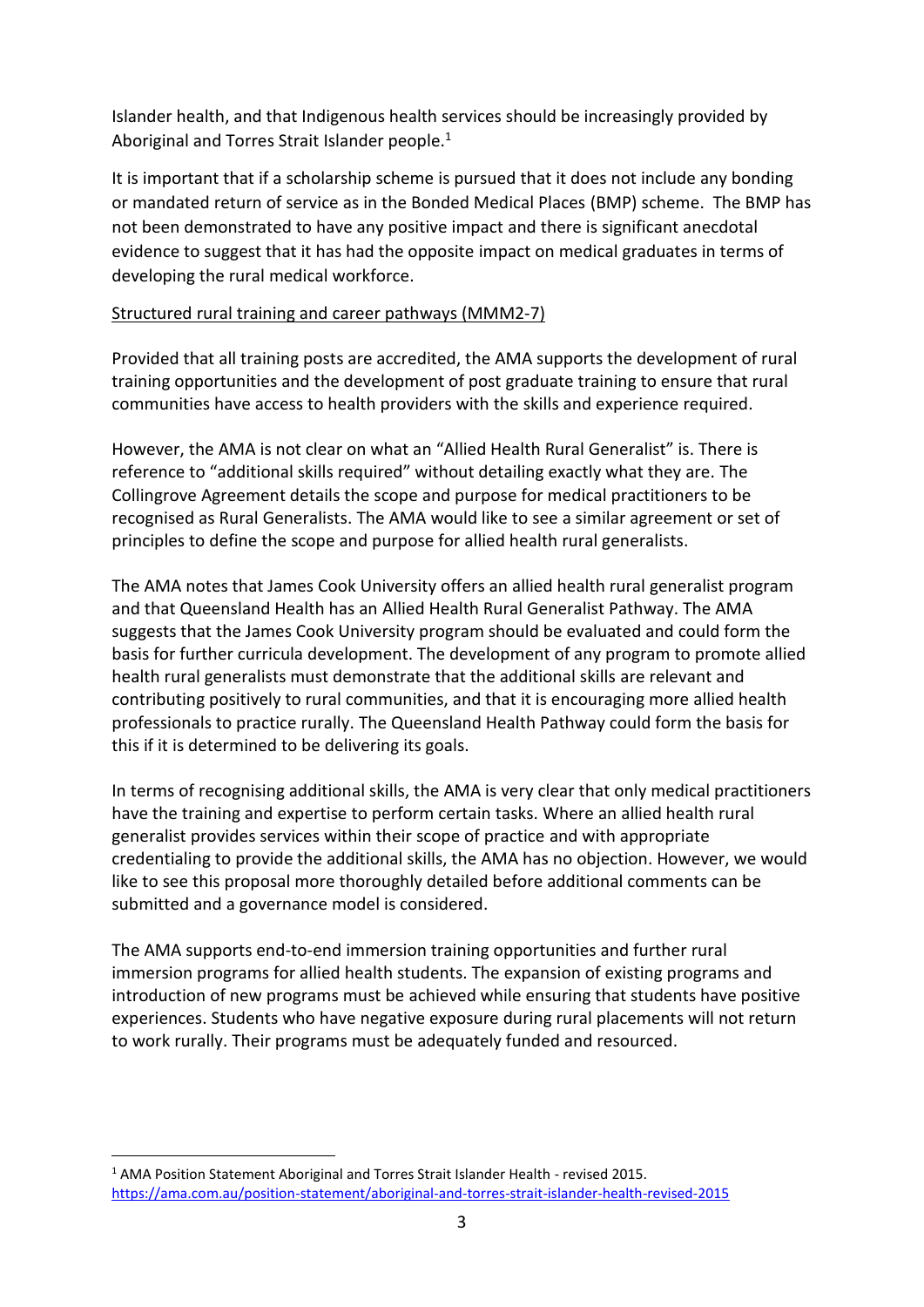### Sustainable jobs and viable rural markets

The AMA agrees that professional sustainability is crucial to encouraging more allied health professionals to pursue rural careers and remain in their communities. The establishment of Integrated Allied Health Hubs is a positive idea provided that it does not create siloes of health care, and does not disrupt functional working arrangements in communities. The AMA recommends that the Hubs incorporate the principles of the patient-centred medical home.<sup>2</sup>

The medical home model refers to a model of primary care that is patient-centred, comprehensive, team-based, coordinated, accessible, and focused on quality and safety. It enables well-coordinated multi-disciplinary care, particularly for patients with chronic and complex diseases. As rural and remote communities have higher incidence of most major chronic conditions, this model would be of great benefit.

As the Hubs are described in the discussion paper, the most logical place for the Hub will often be in the local general practice where allied health professionals may already provide private services and have strong existing relationships with the GPs. Even when a Hub is not co-located, it is important to ensure that virtual integration occurs – that is formal links are established between Hubs and general practice. The Hubs should build on existing infrastructure and networks within regions, adapting to local needs and circumstances. Hubs must be built in consultation with existing healthcare providers to ensure they best serve the community.

As noted in the discussion paper, around fifty per cent of the income of occupational therapists working in outer regional and remote communities is earned through Medicare Chronic Disease Management items. Establishing Hubs with formalised links to general practice will strengthen this and could be used as part of the recruitment process.

It is also important that the Hubs are funded on an ongoing basis so as to provide certainty for allied health workers, the community, and the medical practitioners who refer patients to or coordinate the care of patients receiving services there. This funding must not be redistributed from existing services unless they are to be combined into a Hub.

The AMA cautiously supports the removal of the cap on the number of allied health services any one patient in MMM4-7 can receive under any of the relevant programs. While this proposal could benefit both patients and allied health providers, the patient's GP must be the care provider who decides whether further appointments are appropriate based on discussions with the allied health professional, and in consultation with the patient.

The AMA supports rural loading fees or incentive payments for rural allied health professionals as this will act as an incentive to relocate to rural areas. However, the funding for these payments must come from new funding to support this workforce. As such, the AMA does not believe that Medicare is the most appropriate source of funding for these services.

<sup>&</sup>lt;sup>2</sup> AMA Position Statement on the Medical Home – 2015. [https://ama.com.au/position-statement/ama](https://ama.com.au/position-statement/ama-position-statement-medical-home)[position-statement-medical-home](https://ama.com.au/position-statement/ama-position-statement-medical-home)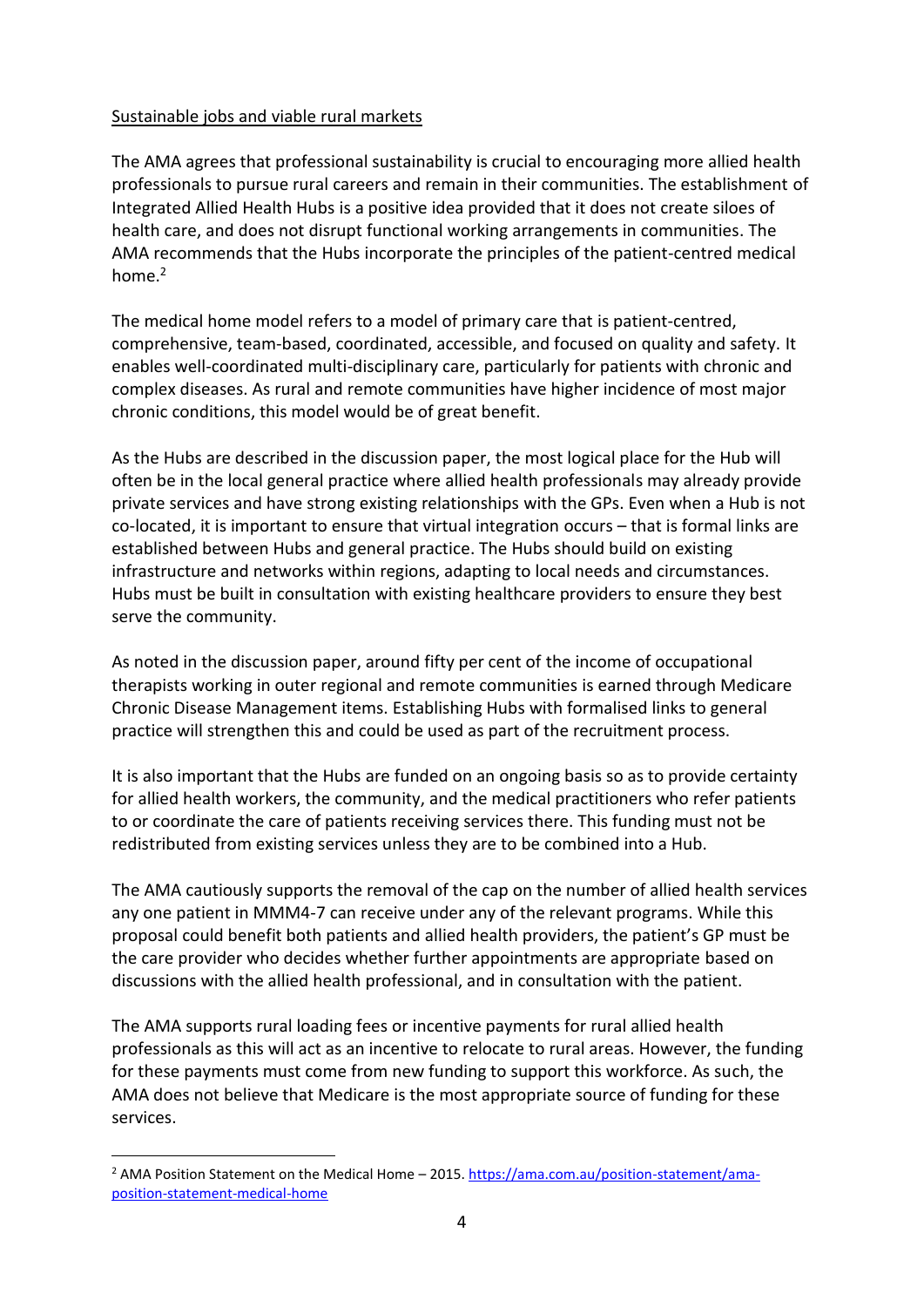# Telehealth allied health services

The AMA supports allied health providers, subject to the proposed restrictions, being able to access telehealth items to enhance the delivery of patient care. Rural and remote communities already have very limited or no reasonable access to allied health professionals and enabling service provision via telehealth supports greater equity for access to care.

The AMA supports subsidising the procurement of necessary infrastructure and devices to be able to provide telehealth services. The AMA would also advise the National Rural Health Commissioner to use this opportunity to advocate for improved access to high-speed internet service in the regions which currently do not have the same level of internet speed or access as larger population centres.<sup>3</sup>

The AMA supports virtual training using this infrastructure where appropriate and safe. However, this must not be used as a tool to prevent students in rural areas from having the same level of access or exposure to important training as metropolitan students.

The AMA does not support policy option 5.5. MBS funding for case conferencing must be initiated by a medical practitioner and involve relevant clinicians and health care providers with an existing relationship with the patient. The proposal outlined in 5.5 does not specify that the "sub-specialist" is even required to have any knowledge of or role in the care of the patient. The AMA suggests that clinical support can be provided to allied health professionals in MMM4-7 through the Integrated Allied Health Hubs, which should have as part of their remit the forming of support networks. Medicare is not intended to provide payment for conferring with colleagues.

### **General comment**

The AMA recognises the complimentary role of allied health across the health system. This has been demonstrated in our support and advocacy for funding mechanisms to support multi-disciplinary health care teams and for practices to engage non-dispensing pharmacists and allied health workers within the practice team.

Preventative care is a fundamental part of the care that GPs provide on a daily basis, both personally and via referral. The AMA would agree that supporting patients with identifiable risks for chronic conditions to take action to reduce their risk and improve their health is vitally important. Better health outcomes for patients is a key tenet of the Quadruple Aim<sup>4</sup> which underpins the AMA's support for quality improvement measures, multi-disciplinary health care teams and the central role of general practice as patient's medical home.

The AMA is seeking to engage with Government to develop a long-term funding plan to better enable general practices to transform into patient-centred medical homes. Enabling the

<sup>3</sup> AMA Position Statement Better Access to High Speed Broadband for Rural and Remote Health Care – 2016. [https://ama.com.au/position-statement/better-access-high-speed-broadband-rural-and-remote-health-care-](https://ama.com.au/position-statement/better-access-high-speed-broadband-rural-and-remote-health-care-2016)[2016](https://ama.com.au/position-statement/better-access-high-speed-broadband-rural-and-remote-health-care-2016)

<sup>4</sup> Bodenheimer, T. and Sinsky, C. (2014) From Triple to Quadruple Aim: Care of the Patient Requires Care of the Provider. Annals of Family Medicine, 12, 573-576.